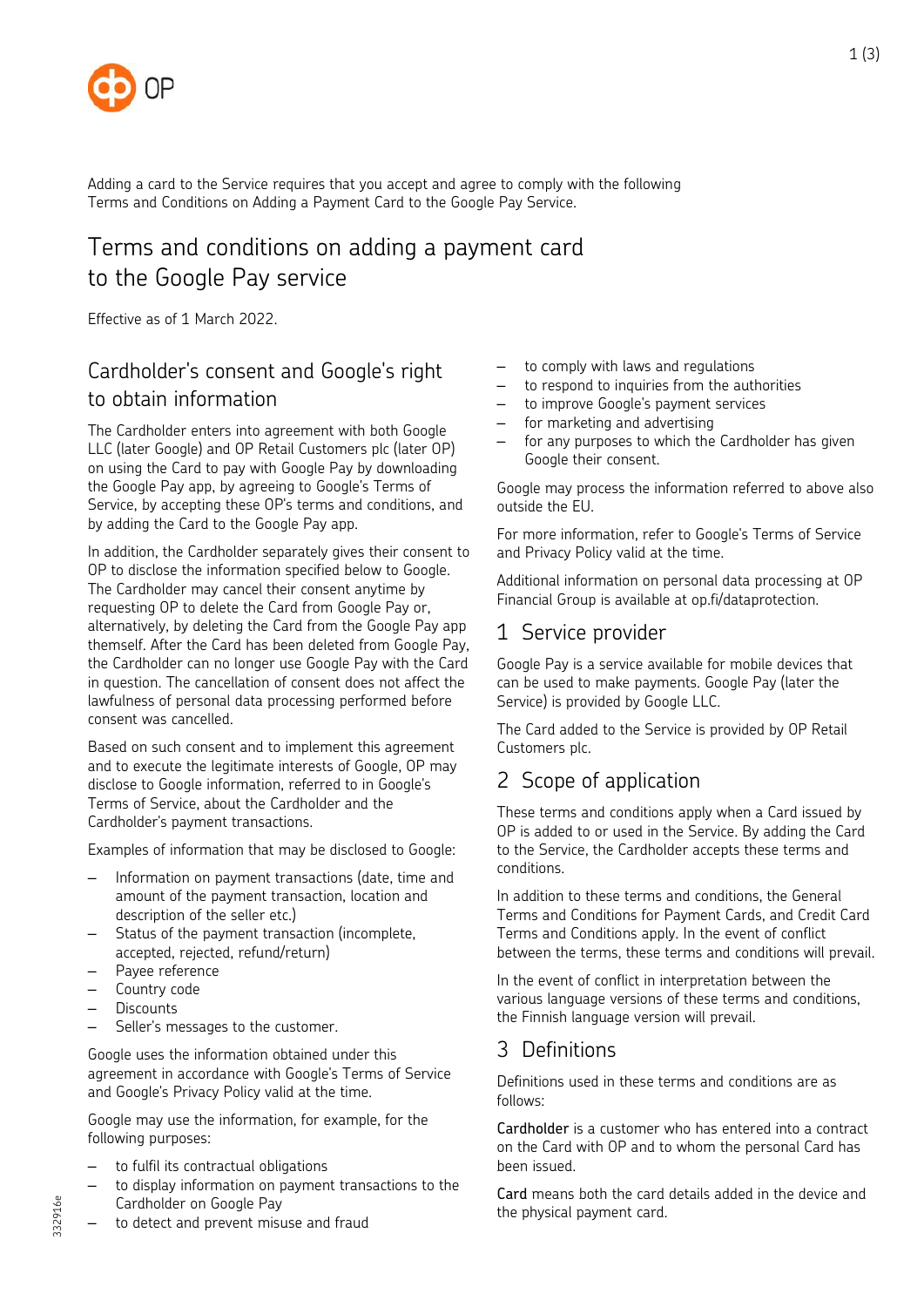

Mobile Device is a mobile phone, tablet computer, smartwatch or any other device in which the Service is used to pay with the Card.

Mobile Contactless Payment is a payment feature included in the Card which the Cardholder can use, on a Mobile Device or another separate device, to approve contactless payments in contactless payment readers.

Service is the Google Pay service which can be set up for the Mobile Device and used for making payments.

### 4 Adding a Card to the Service

The Cardholder is responsible for having the hardware, software and data communication connections required by the Service. The Cardholder is responsible for their security, performance, updatedness and compatibility with the Service, as well as for their maintenance, operating and data communications costs.

When adding the Card to the Service, the Cardholder must follow the Service instructions. The Cardholder is responsible for the accuracy of information they enter in the Service.

Card details are not stored in the Service or forwarded to Google. An encrypted and unique card identifier that enables payment with the Mobile Device in question is forwarded to Google.

The Cardholder may add more than one Card to the Service.

When the Card is renewed, the new Card's identifier is updated to the Service automatically.

# 5 Using the Card in the Service

After the Card has been added to the Service, the Service can be used to pay by mobile contactless payment in stores and online stores that accept the payment method.

Before approving a payment, the Cardholder must check the currency and amount of the payment, and the validity of the transaction.

A Mobile Contactless Payment is made by unlocking the Mobile Device with an access code and placing the Mobile Device near a payment reader that accepts contactless payment. Contactless payment restrictions for physical cards do not apply to mobile payments. The Service may be used to pay amounts by contactless payment up to the Card's spending limit. The Cardholder is responsible for ensuring that the Card's spending and withdrawal limits are set appropriately.

When paying in an online store, the Cardholder must select the Service as the payment method.

Information on payment transactions is available for the Service and visible only to the Cardholder in the Service.

### 6 Cardholder's responsibilities

The Cardholder is responsible for ensuring that

- the correct Card is added to the Service
- the Card is not added to the Service on a Mobile Device that is in shared use and has an access code known to others or no access code
- the Mobile Device containing the Service is locked by an access code that is known only to the Cardholder, such as a personal PIN or the Cardholder's biometric identifiers
- the Mobile Device and its access code are stored in a manner similar to that stated in the General Terms and Conditions for Payment Cards on safeguarding the Card and Card details, in order to prevent outsiders from accessing the payment methods in the Service
- the Card details are erased from the Service if the Mobile Device is sold or changes owners.

# 7 Reporting a lost Card or Mobile Device

The Cardholder must notify OP without delay if the Mobile Device, the Card details stored on it or the access code are lost or obtained by an unauthorised party or used in an unauthorised manner.

To do this, the Cardholder should primarily call the Deactivation Service. The valid Deactivation Service phone number is available on the OP website at op.fi. The Deactivation Service is open 24/7.

When calling the Deactivation Service, the Cardholder must state whether they want to deactivate both the Card and its details stored on the Mobile Device or just the Card details if only the Mobile Device has been lost.

# 8 Termination of agreement

The agreement is effective until further notice.

Under chapter 6 a, section 12 of the Consumer Protection Act, consumers have the right to cancel an agreement within fourteen (14) days of the date of concluding a distance selling contract or a subsequent date on which the consumer received the agreement, its terms and conditions included. This agreement is cancelled automatically if the Cardholder deletes the Card from the Service. The right of cancellation does not apply to payment transactions made using the Service.

The Cardholder may delete the Card details from the Service and Mobile Device at any time to end the use of the Service.

OP has the right to terminate and cancel the agreement in accordance with its General Terms and Conditions for Payment Cards.